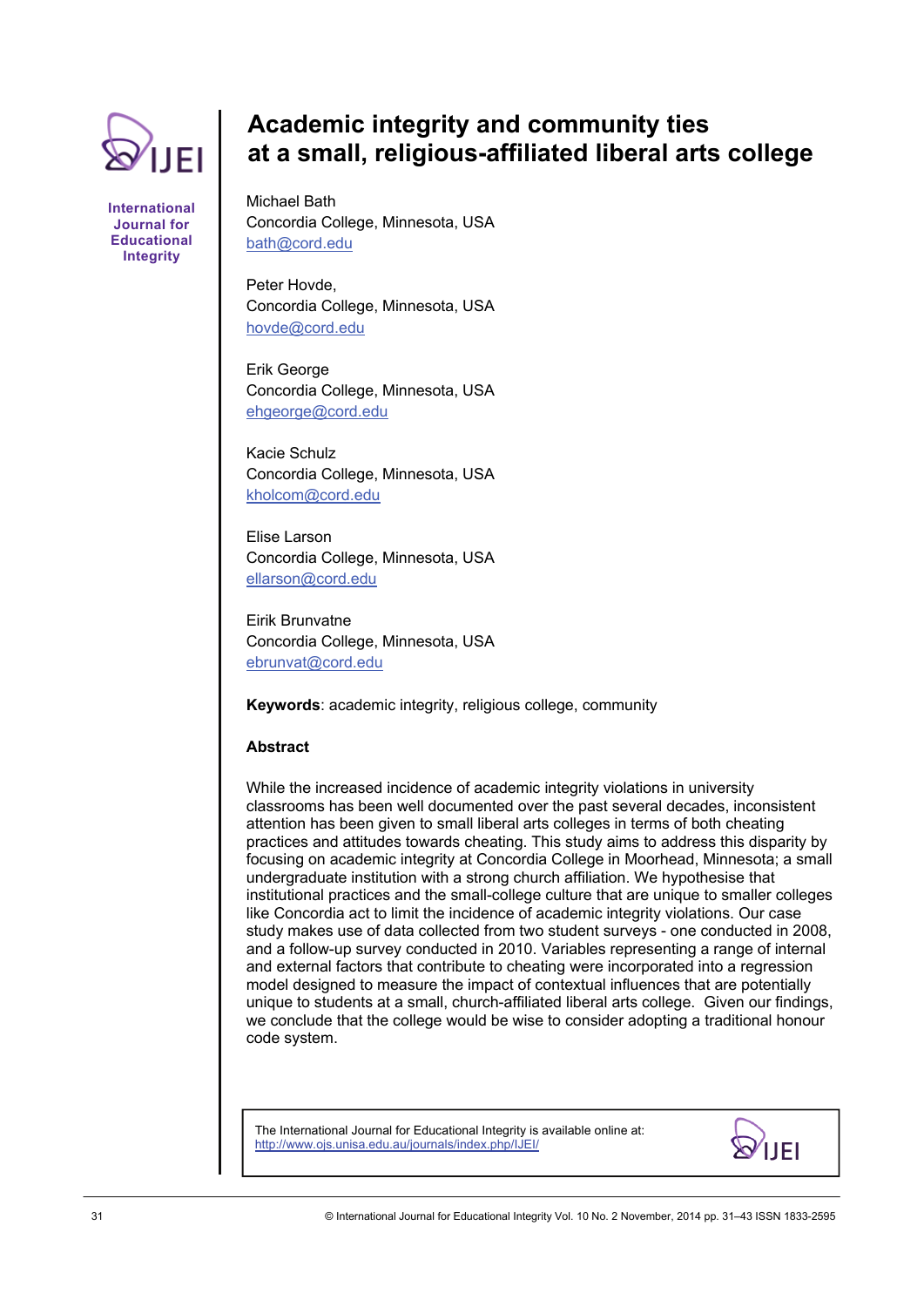# **Introduction**

While the increased incidence of academic integrity violations in university classrooms has been well documented over the past several decades (Bowers, 1964; Murphy, 2002; Tibbets,1998), inconsistent attention has been given to small liberal arts colleges in terms of both cheating practices and attitudes towards cheating. Similarly, a broad body of research focuses on the range of variables that impact academic integrity practices, from age (Lambert, Hogan, & Barton, 2003; Voert, Felling, & Peters, 1994) and gender (Wilhelm, 2004) of students, to academic major (Knotts, Lopezz, & Mesak, 2000), level of extracurricular involvement (Dawkins, 2004; Wilhelm, 2004), and religiosity (Brown & Choong, 2005; Etter, Cramer, & Finn, 2006; Faulker & De Jong, 1968; Rettinger & Jordan, 2005). While there has been a growth in work that has highlighted the importance of context in determining which of these variables affect academic dishonesty (McCabe & Trevino, 1993), few studies draw from data sets that reveal the context that is often unique to small, liberal arts colleges with a strong church affiliation. Concordia College in Moorhead, Minnesota, as one such college, serves as a potentially strong test case for the contention that institutional practices and the small-college culture of strong community ties might act to limit the prevalence of academic integrity violations. Our case study makes use of data collected from a student survey conducted in 2008 and then again in 2010. Our findings shed light on both institution-wide and classroom practices that are wellsuited to discouraging academic dishonesty at small, religious-affiliated liberal arts institutions.

## *The pervasiveness of academic dishonesty*

A number of both longitudinal and cross-sectional studies document the pervasiveness of academic dishonesty on university campuses (Dawkins, 2004). Bowers (1964), in an extensive study of academic integrity practices among postsecondary students, found cheating to be widespread. Subsequent work confirmed these early findings, and indicates that cheating has increased across a range of different practices and demographics (Murphy, 2002; McCabe & Trevino, 1997). What's clear is that academic dishonesty is now a common experience on campuses nationwide (McCabe, Trevino, & Butterfield, 2000).

Among the various factors that influence the prevalence of academic dishonesty, a student's gender in particular has been found to have a consistent and strong impact, with males being especially prone to cheating (Dawkins, 2004; McCabe & Trevino, 1997; Wilhelm, 2004). Although the reasons for the difference in moral reasoning and practices seem to vary, most explanations centre on the belief that females are socialised to be more attuned to ethical issues than are males (Knotts et al., 2000; McCabe & Trevino, 1997). There is some evidence to suggest that the effect of the gender variable has decreased with time, however, with levels of female cheating increasingly approaching that of their male counterparts (Whitley, 2001).

Similarly, there is consistent and strong support for the effect of peer influence on academic dishonesty (Bowers, 1964; Carrell, Malmstrom, & West, 2008; McCabe, Butterfield, & Trevino, 2006; Etter et al., 2006; McCabe et al., 2000; McCabe and Trevino, 1993, 1997). This literature clearly supports the idea that perception of peer cheating drives cheating activity. This is the case among typical undergraduates (McCabe & Trevino, 1993, 1997), US military service academy students (Carrell et al., 2008), and graduate business school students (McCabe et al., 2006).

Beyond these variables, however, the findings have been somewhat less consistent. When it comes to the effects of age, for instance, Dawkins (2004) finds that younger students are more prone to cheating, since their capacity for moral reasoning and respect for rules and regulations aren't developed to the extent seen with older students. McCabe et al. (2000) also found younger students to cheat more. In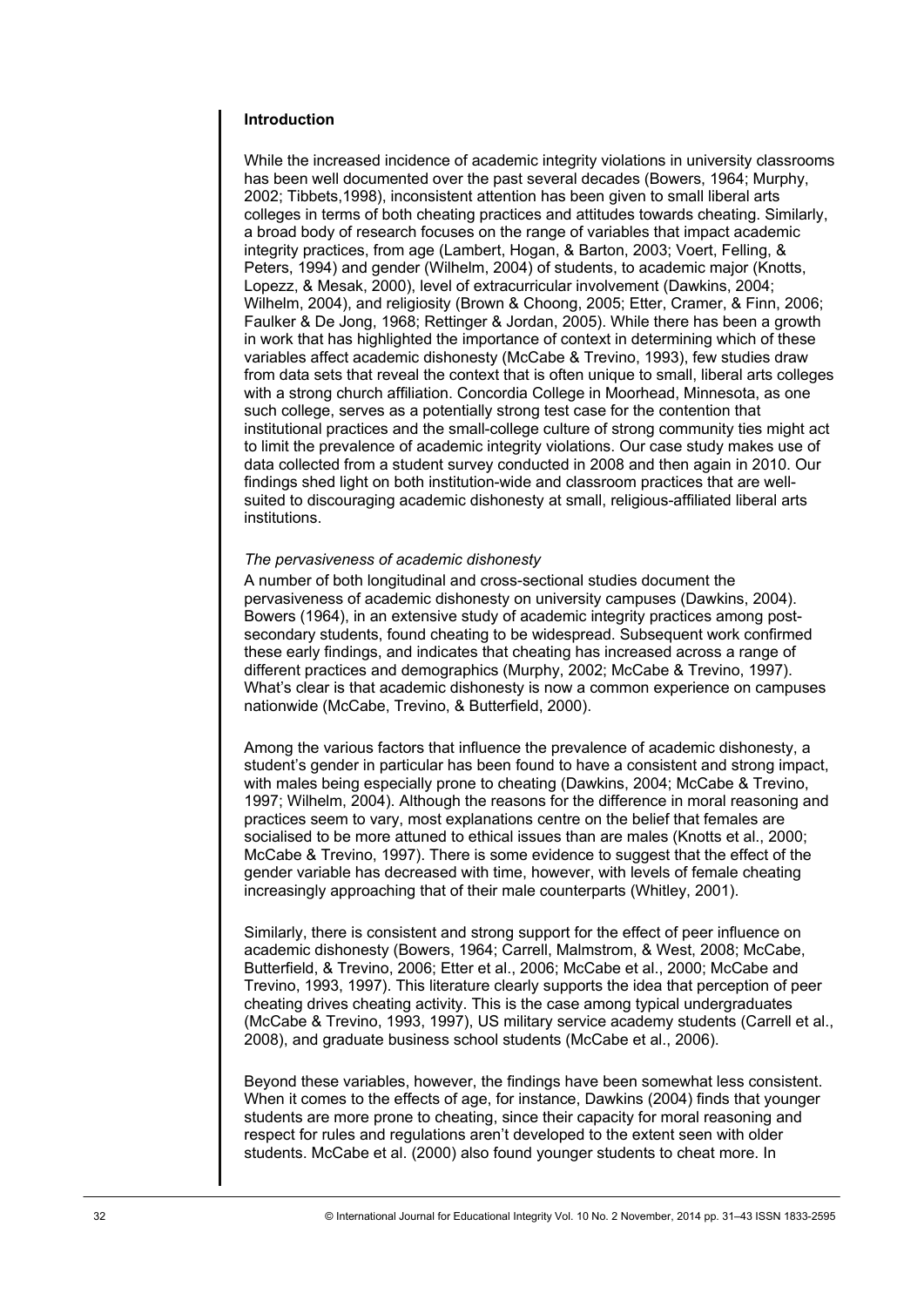contrast to these findings, research compiled at two mid-size public universities found the effect of age on moral reasoning in general (Knotts et al., 2000), and academic integrity in particular (Lambert et al., 2003), to be negligible.

Similarly, the impact of a student's course of study varies, depending on the research in question. At a general level, Knotts et al. (2000) found business students to be more attuned to moral integrity and ethical business decisions than their non-business major counterparts, a finding generally supported by Iyer and Eastman (2006). Wilhelm (2004), however, found no statistically significant relationship between the academic integrity of business and non-business majors. Klein, Levenburg, McKendall, and Mothersell (2007) also found no difference when looking at business school students compared to students from other professional schools, although business student views on what comprises cheating were actually found to be less stringent. This finding presages a much larger body of literature that finds business students to be among the most dishonest, whether looking at undergraduates or graduate school students (see Bowers, 1964; Caruana, Ramaseshan, & Ewing, 2000; McCabe et al., 2006; McCabe & Trevino, 1997). Interestingly, nursing majors were noted to display particularly high levels of moral reasoning, perhaps attributable to the nursing program's strong emphasis on ethical decision-making (Wilhelm, 2004).

Extracurricular involvement, including employment and participation in music ensembles, is often associated with increased academic integrity (Diekhoff, LaBeff, Shinohara, & Yasukawa, 1999). Involvement in these activities may signify increased responsibility and dedication to academic life, thus helping to explain these students' heightened sense of academic integrity. Conversely, some work argues that being involved takes time away from course work and studying, which makes students more inclined to cheat. This appears to be the case with athletes (McCabe & Trevino, 1997; Diekhoff et al., 1999) in particular, as well as with members of fraternities and sororities (Lambert et al., 2003; McCabe & Bowers, 1995). Moreover, even higher rates of cheating are found among those members who are most deeply involved in Greek activities (Storch & Storch, 2002).

Equally contradictory are the findings on the impact of religiosity. Rettinger and Jordan (2005) note the more devout students are, the less likely they are to cheat, a finding that echoes the work of McNichols and Zimmerer (1985) and Sutton and Huba (1995). The findings of Voert et al. (1994) also confirm the importance of religiosity on moral reasoning. Others contest such findings, however, finding the effect of religiosity on cheating to be inconsistent (Brown & Choong, 2005; Faulkner & De Jong, 1968), or non-existent (Michaels & Miethe, 1989; Smith, Ryan, & Digging, 1972; Wilhelm, 2004).

# *The importance of context*

To the extent that there is some degree of inconsistency in the literature on the effects of key variables underscores the importance of context in the study of academic integrity. Differences in methodology (Dawkins, 2004) and the size of institutions studied (McCabe & Trevino, 1997) undoubtedly affect results. Moreover, institutions with widely divergent characteristics produce different cultures that either enhance or hinder the degree of academic dishonesty that takes place (Pulvers & Diekhoff, 1999). In short, campus environment, both in and out of the classroom, is important. In the words of Pulvers and Diekhoff (1999, p. 495), students are more likely to cheat if their campus experience is "less personalized, less satisfying, less task oriented, and less individualized". Given this, might institutions that are smaller in size and so able to foster a strong sense of community, belonging, and an ethic of responsibility be better positioned to discourage academic dishonesty? The work of Pulvers and Diekhoff would seem to suggest this indeed is possible.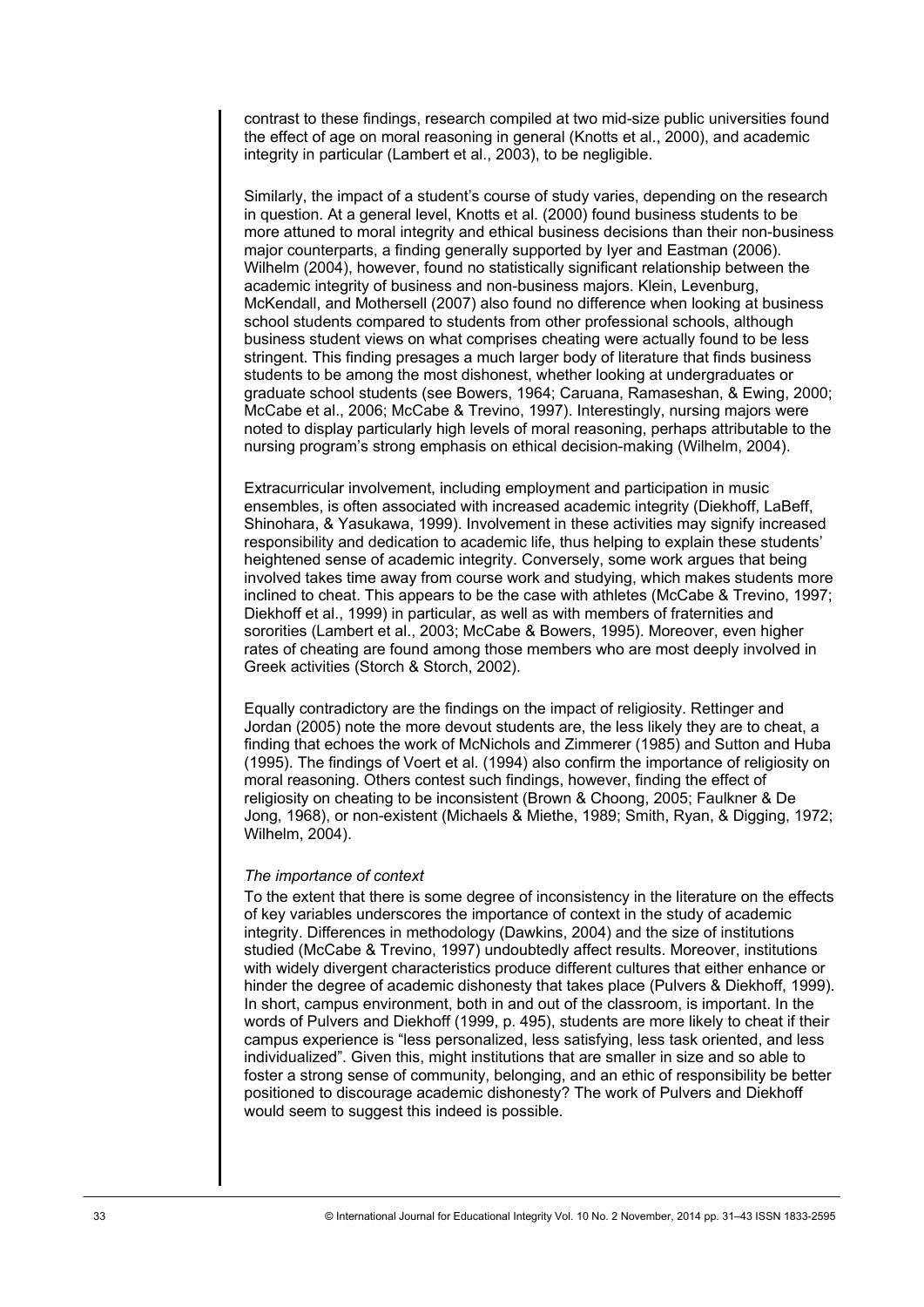# *Research question*

This study examines student attitudes and practices regarding academic integrity at Concordia College in Moorhead, Minnesota. The college exhibits several characteristics that make it a good test case for the contention that institutional practices and the small-college culture that are unique to smaller, church-related institutions of higher learning act to limit the prevalence of academic integrity violations. Concordia College is an undergraduate liberal arts college, with a student body of approximately 2,600 students. The college is affiliated with the Evangelical Lutheran Church of America (ELCA). Compared to its sister ELCA institutions, Concordia is known for having maintained an especially strong religious identity (though without being overly doctrinaire). The community ethos that the college often references in its marketing efforts is embodied by an abundance of opportunities for extracurricular activity, the potential for developing close relationships between professors and students, and regular campus worship services. Inside the classroom, discussion as well as lecture is common, classes tend to be modest in size (the student-to-faculty ratio is 13:1), and written exams and assignments are mostly the norm. All students must complete a core curriculum that is designed to encourage lifelong learning and responsible engagement in the world. In short, the 'learning community' the college seeks to foster would seem to conform well to the measures of personalisation, satisfaction, task orientation, and individualisation that Pulvers and Diekhoff (1999) identify as key to minimising academic dishonesty.

# **Research design**

# *Questionnaire*

The survey instrument (adapted from Higbee & Thomas, 2002) measured three dimensions of cheating. First, students were asked which of the 32 items they defined as an act of academic dishonesty (Definition of Cheating), ranging from writing another's paper and plagiarising sources, to stealing library resources and using technology (e.g. calculators and cell phones) to cheat on exams. Second, they were asked to report which of the same practices they perceived others engaging in (Perception of Cheating). Third, students were asked which behaviours they themselves had engaged in (Cheating Self-Report). The remaining questions measured a number of potential explanations for the variation in the three cheating dimensions. These explanatory variables clustered in four groups: educational (academic class, GPA), social relationships (e.g. pressure from parents, having friends who cheat), the honour regime (e.g. being aware of rules, belief that rules are effective), outside activities (e.g. work hours, extracurricular activities), and a single variable, gender.

## *Sample*

We drew a convenience sample which we designed to be as representative as possible. We selected courses that were mostly part of the liberal arts core in proportion to the relative sizes of the four academic classes. The questionnaire was administered to all students in each course, although students who reported having taken the questionnaire in another class were excused. The sampling produced a total of 512 respondents. Compared to known parameters of the population, a couple of slight biases emerged. First-year students are slightly underrepresented in the sample. The reported GPA of the sample is also somewhat higher than the actual college-wide average GPA. Part of this inflation could be due to the underrepresentation of first-year students, who average a lower GPA than their upper-class counterparts. It also might be true that students tend to claim an inflated GPA, as the measure is something of a status symbol. Or, we simply may have netted students with a higher GPA on average. If this is a real bias, it is difficult to know in which direction the consequences of this bias might run, as one can make a plausible argument in either direction. For gender, the proportions almost exactly mimicked the population parameter.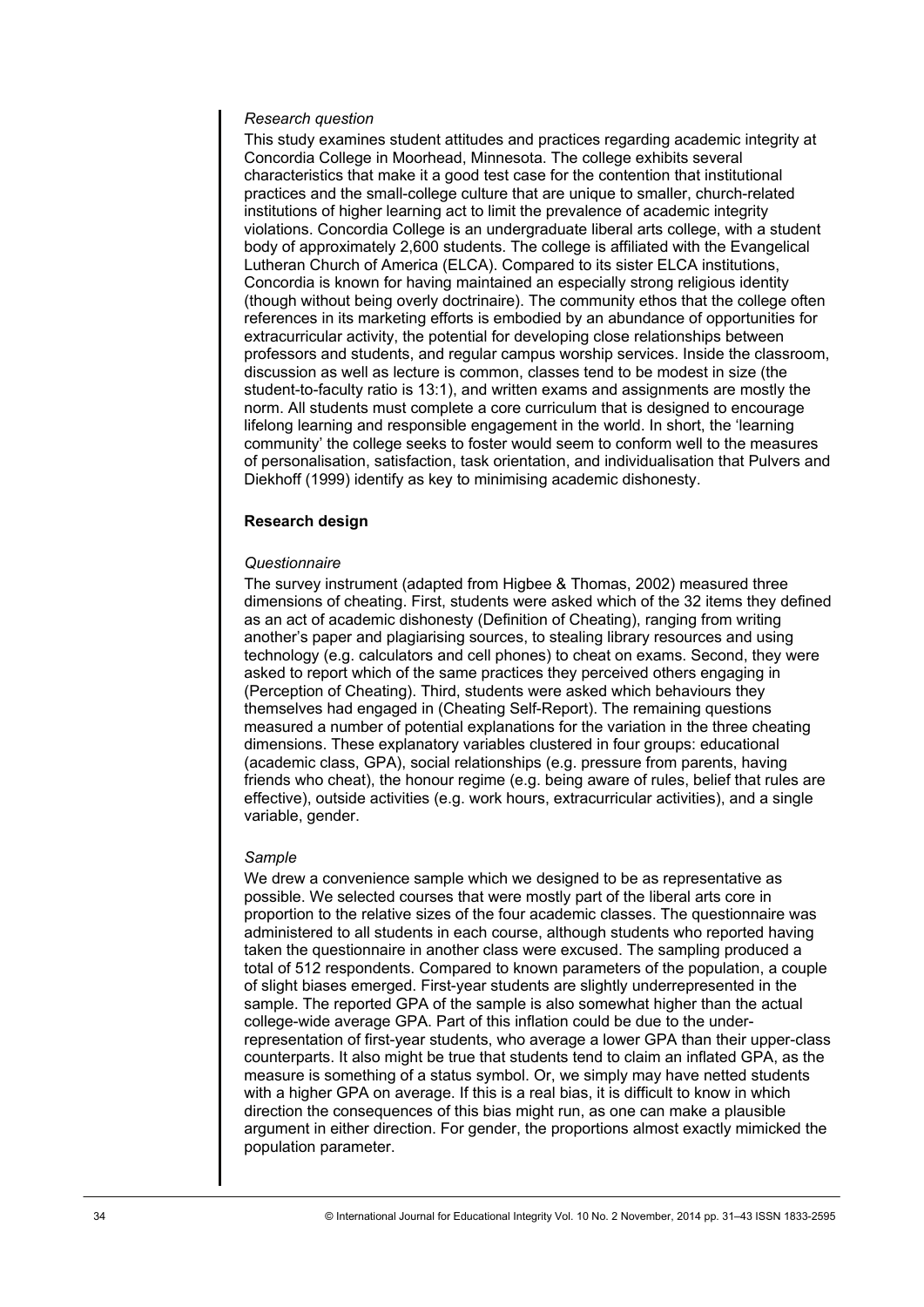# **Definition and measurement**

# *Definition: What is cheating?*

Students were asked whether or not each behaviour described an instance of cheating. The 32 items empirically grouped themselves into three distinct groups. Consensus prevailed that 22 items described examples of cheating, ranging from using unauthorised notes to cheat on an exam to fabricating a list of references. Consensus was also evident that six items were not cheating, including discussing an exam outside of class and accidentally misquoting a source. However, on five items (e.g. failing to contribute one's fair share to a project, failing to properly cite a reference, etc.), students did not agree whether the behaviour should be considered cheating or not.

We find it difficult to discern either pattern or rationale, across or within the groupings. It appears that students consider the consequences of those items defined as not cheating to be inconsequential or the behaviour inadvertent, while the behaviours defined as cheating are generally of more consequence and intentional.

# *Behaviour: What have I done?*

The students' reports of their own behaviour do not group themselves quite as obviously as on the other scales. If cut-points are defined using empirical gaps in the distribution of self-reports (the empirical approach), then only three items (all of them class 'veterans' providing assistance to current class members) are reported by nearuniversal proportions of respondents. Below them, a widely dispersed middle category of five items brings other motives and consequences into the mix, just as widely dispersed as the data themselves: the inconsequential ("talking about something else during an exam" at 63%), the unintentional ("accidentally misquoting a source" at 62%), to the material and the intentional ("getting exam answers from someone else" at 37%). On the other hand, using a more 'mathematical' approach to categorising (defining the upper cut-point at  $>75\%$  and the lower at <.25%), the middle category would gain five more items, with the bordering three finding students confessing to both sins of omission and commission (not contributing fair share, copying an exam, and lying to obtain an extension). The lower category would find between 23% and 4% of students report engaging in behaviour described in just shy of three out of five of the items ("submitting writing from the web" and "hiding library materials" the leastreported behaviours at 5% and 4% respectively).

## *The usual suspects*

While we can discern no clear conceptual definitions emerging from these collections of items on any of these three attempts at categorisation, ten items found on one or more of the 'interesting ends' of the three continua are found on at least one of the ends of interest of another continua, and six of the items are found on all three. That is, these items are found in the definitional categories of disagreement or consensus that the behaviour is not cheating, found in the "everybody's doing it" perception category, and the "confessional" end of the self-reported behaviour category, as seen in Table 1. The greatest overlap is found between the self-report and the perception of others. All but one of the top ten items perceived by others were also found to top two self-report categories (from a total of items). In one sense, students' own behaviour seems to be a mirror of what they perceive others to be doing (or perhaps projecting on others what they themselves are doing).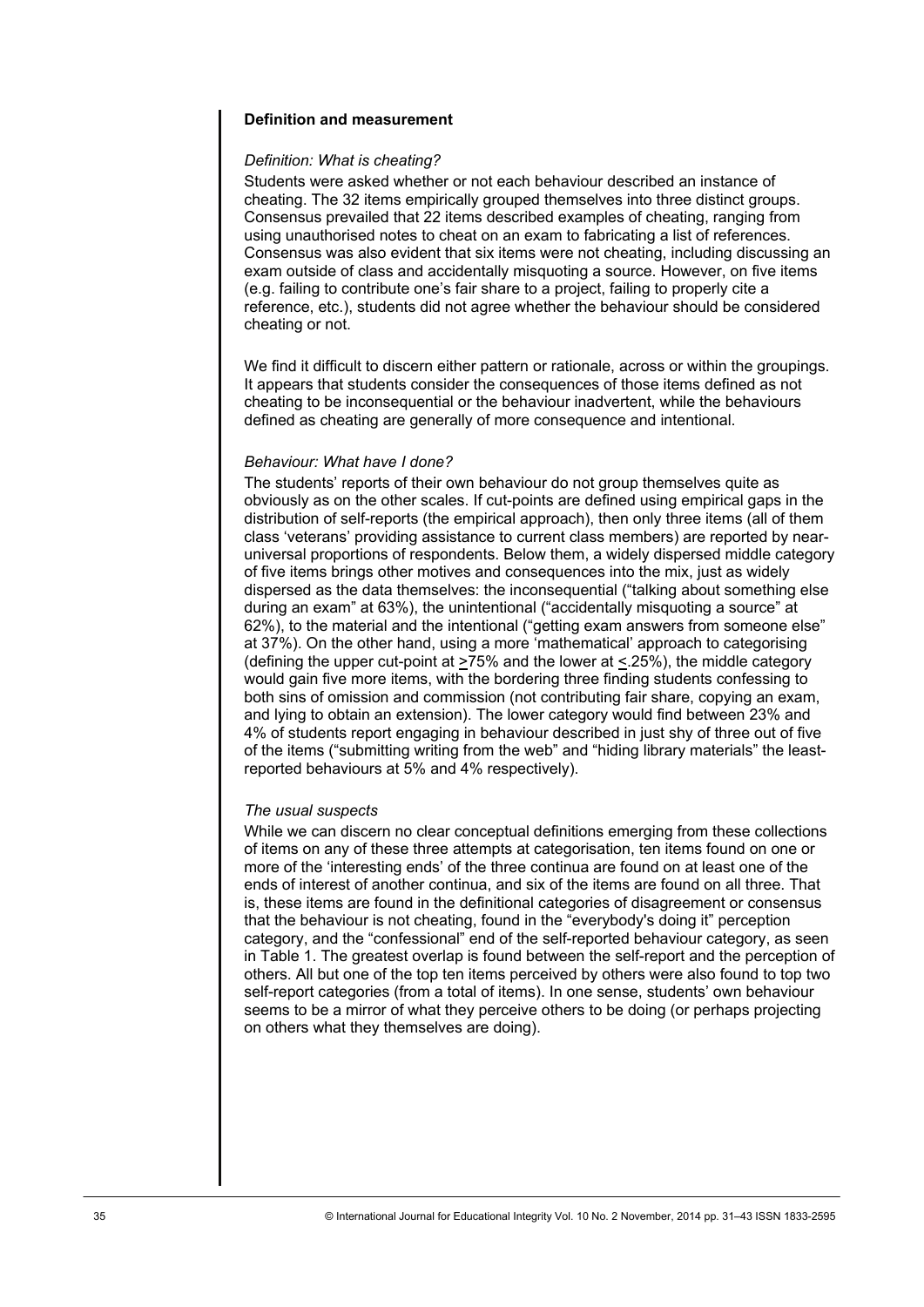Table 1: *The usual suspects* 

| Item                                                                                                                                                                                                                                                                                                                                                                                                                                                                                                                                                                                                                                                                                                                                                                                                                                                                                                                                                                                                                                                                                                                                                                                                                                                                                                                                                                                     | Perception | Not defined as | Self-reported |
|------------------------------------------------------------------------------------------------------------------------------------------------------------------------------------------------------------------------------------------------------------------------------------------------------------------------------------------------------------------------------------------------------------------------------------------------------------------------------------------------------------------------------------------------------------------------------------------------------------------------------------------------------------------------------------------------------------------------------------------------------------------------------------------------------------------------------------------------------------------------------------------------------------------------------------------------------------------------------------------------------------------------------------------------------------------------------------------------------------------------------------------------------------------------------------------------------------------------------------------------------------------------------------------------------------------------------------------------------------------------------------------|------------|----------------|---------------|
|                                                                                                                                                                                                                                                                                                                                                                                                                                                                                                                                                                                                                                                                                                                                                                                                                                                                                                                                                                                                                                                                                                                                                                                                                                                                                                                                                                                          |            |                |               |
| Fail to contribute fair share to project                                                                                                                                                                                                                                                                                                                                                                                                                                                                                                                                                                                                                                                                                                                                                                                                                                                                                                                                                                                                                                                                                                                                                                                                                                                                                                                                                 | V          | V              |               |
| Discussing exam outside class                                                                                                                                                                                                                                                                                                                                                                                                                                                                                                                                                                                                                                                                                                                                                                                                                                                                                                                                                                                                                                                                                                                                                                                                                                                                                                                                                            |            |                |               |
| Helping one study for class you have tak-                                                                                                                                                                                                                                                                                                                                                                                                                                                                                                                                                                                                                                                                                                                                                                                                                                                                                                                                                                                                                                                                                                                                                                                                                                                                                                                                                |            |                |               |
| en<br>Providing assignment as example                                                                                                                                                                                                                                                                                                                                                                                                                                                                                                                                                                                                                                                                                                                                                                                                                                                                                                                                                                                                                                                                                                                                                                                                                                                                                                                                                    |            |                |               |
| Getting answers from someone  taken                                                                                                                                                                                                                                                                                                                                                                                                                                                                                                                                                                                                                                                                                                                                                                                                                                                                                                                                                                                                                                                                                                                                                                                                                                                                                                                                                      |            |                |               |
| exam                                                                                                                                                                                                                                                                                                                                                                                                                                                                                                                                                                                                                                                                                                                                                                                                                                                                                                                                                                                                                                                                                                                                                                                                                                                                                                                                                                                     |            |                |               |
| Lying to obtain extension                                                                                                                                                                                                                                                                                                                                                                                                                                                                                                                                                                                                                                                                                                                                                                                                                                                                                                                                                                                                                                                                                                                                                                                                                                                                                                                                                                | V          |                |               |
| Failing to properly cite reference                                                                                                                                                                                                                                                                                                                                                                                                                                                                                                                                                                                                                                                                                                                                                                                                                                                                                                                                                                                                                                                                                                                                                                                                                                                                                                                                                       | V          | V              | V             |
| Pasting from internet without quote marks                                                                                                                                                                                                                                                                                                                                                                                                                                                                                                                                                                                                                                                                                                                                                                                                                                                                                                                                                                                                                                                                                                                                                                                                                                                                                                                                                | $\sqrt{}$  |                | $\sqrt{}$     |
| Talking about something else during exam                                                                                                                                                                                                                                                                                                                                                                                                                                                                                                                                                                                                                                                                                                                                                                                                                                                                                                                                                                                                                                                                                                                                                                                                                                                                                                                                                 | $\sqrt{}$  | V              | $\sqrt{}$     |
| Accidentally misquote source                                                                                                                                                                                                                                                                                                                                                                                                                                                                                                                                                                                                                                                                                                                                                                                                                                                                                                                                                                                                                                                                                                                                                                                                                                                                                                                                                             |            |                |               |
| perceptions of others' behaviour invariably finds other students cheating to a greater<br>extent. The average gap is 27 points. The smaller gaps were found on items "helping<br>one study for class you have taken" (5%) and "accidentally misquote source" (6%).<br>"Fail to contribute fair share to project" showed the greatest gap (73%), followed by<br>"lying to obtain extension" (51%). Of those items exhibiting larger gaps ( $\geq$ 35%),<br>nearly all (78%) were defined as cheating by consensus, while none were defined as<br>not cheating by consensus. On the other hand, nearly all of the six smaller gap items<br>were defined as not cheating by consensus, with the one remaining item from the<br>disagreement group.<br>A number of factors seem to be at work in explaining variation in these perception-<br>behaviour gaps. Some of the smaller gaps were found on behaviours not easily<br>observed by others. These smaller gaps are not surprising, since nearly all these<br>perceived behaviours were defined as not cheating, as well as engaged in by most of<br>the reporting students themselves. It might be tempting to conclude that the larger<br>gaps reveal that a lot of cheating is going on. However, the data do not indicate<br>whether students' perceptions are based on patterns of behaviour, or single or<br>scattered instances. |            |                |               |
| The impact of perception<br>In short, students as a group are doing what they perceive others to be doing. They<br>(as a group) are just doing less of it. This finding may point to an effective set of<br>strategies to reduce cheating. If students could be convinced that others are cheating<br>less, they might follow suit.                                                                                                                                                                                                                                                                                                                                                                                                                                                                                                                                                                                                                                                                                                                                                                                                                                                                                                                                                                                                                                                      |            |                |               |
| The big exception here is the item that haunts teachers who employ small group<br>projects in our classrooms: getting each student to contribute their fair share to the<br>product. As noted above, while the perception that others are not doing their fair share<br>is universal (100%), only 27% admit to such a failing themselves. If our respondents<br>are reporting honestly, and we suspect they are, then a key to resolution of the "fair<br>share" problem might lie in explicating to students what fair contribution really should<br>look like.                                                                                                                                                                                                                                                                                                                                                                                                                                                                                                                                                                                                                                                                                                                                                                                                                         |            |                |               |
| The impact of definition<br>What students define as cheating should evidence an inhibiting effect on behaviour.<br>The negative relationship between definitions of cheating and self-reported behaviour<br>in Figure 2 shows this clearly to be the case. Correlating those 13 items on which                                                                                                                                                                                                                                                                                                                                                                                                                                                                                                                                                                                                                                                                                                                                                                                                                                                                                                                                                                                                                                                                                           |            |                |               |
| © International Journal for Educational Integrity Vol. 10 No. 2 November, 2014 pp. 31-43 ISSN 1833-2595                                                                                                                                                                                                                                                                                                                                                                                                                                                                                                                                                                                                                                                                                                                                                                                                                                                                                                                                                                                                                                                                                                                                                                                                                                                                                  |            |                |               |

# *The other-self gap*

# *The impact of perception*

# *The impact of definition*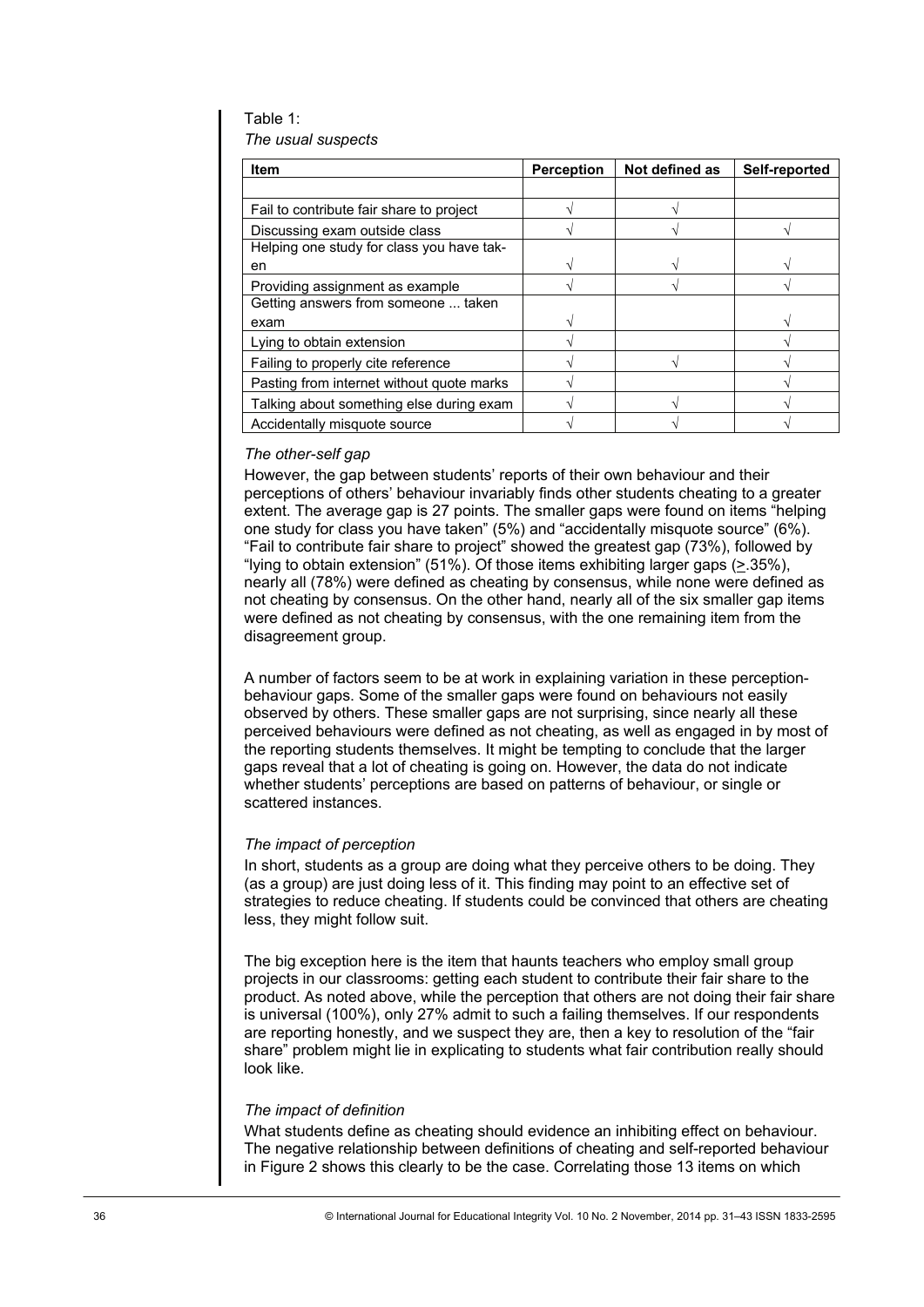25% or more of the respondents report engaging in, with what proportion perceive the item to be cheating (ranging from 5% to 96%) shows a markedly clear trend that increasing agreement that some behaviour is cheating reduces the proportion of students reporting the behaviour. This relationship indicates that one way to reduce the incidence of cheating may be to lead students to believe that items in the disagreement and not cheating categories are in fact cheating.



**Figure 1.** Self-reported behaviour by cheating definition

## *Scaling the data*

Since the purpose of this paper is to ferret out factors susceptible to policy actions which might reduce the incidence of cheating, the focus of the remaining analyses is on statistically 'explaining' variation in self-reported behaviour. With 32 measures of the dependent variable, some simplification was necessary.

The items of behavioural consensus on either end of the continuum (three "everybody's doing it" and 19 items with fewer than 25% or less students reporting to have engaged in the behaviour) were eliminated from consideration. We then attempted to scale the remaining ten items. Using Reliability Analysis, the best we could do was a 7-item set of questions which barely scaled at the low end of the social science standard (Cronbach's alpha of .601). Given our earlier inability to discern trends or rationale across our 32 measures, such a scaling result was not surprising. Given that the bias produced by using such a weak scale, if any, is likely to reduce the statistical strength of actual relationships, we decided to proceed to bivariate analysis using the scale.

# Equal Ions<br>
62% Accidentally misquote source<br>
50% Failing to properly cite reference<br>
38% Copying few sentences without quote marks<br>
37% Getting answers from someone who has taken exam<br>
32% Failing to list all sources<br>
30% 62% Accidentally misquote source 50% Failing to properly cite reference 38% Copying few sentences without quote marks 37% Getting answers from someone who has taken exam 32% Failing to list all sources 30% Pasting from internet without quote marks 27% Fail to contribute fair share to project

#### Table 2:

*Items which scaled (Cronbach's alpha = .601; Reliability program, PASW)*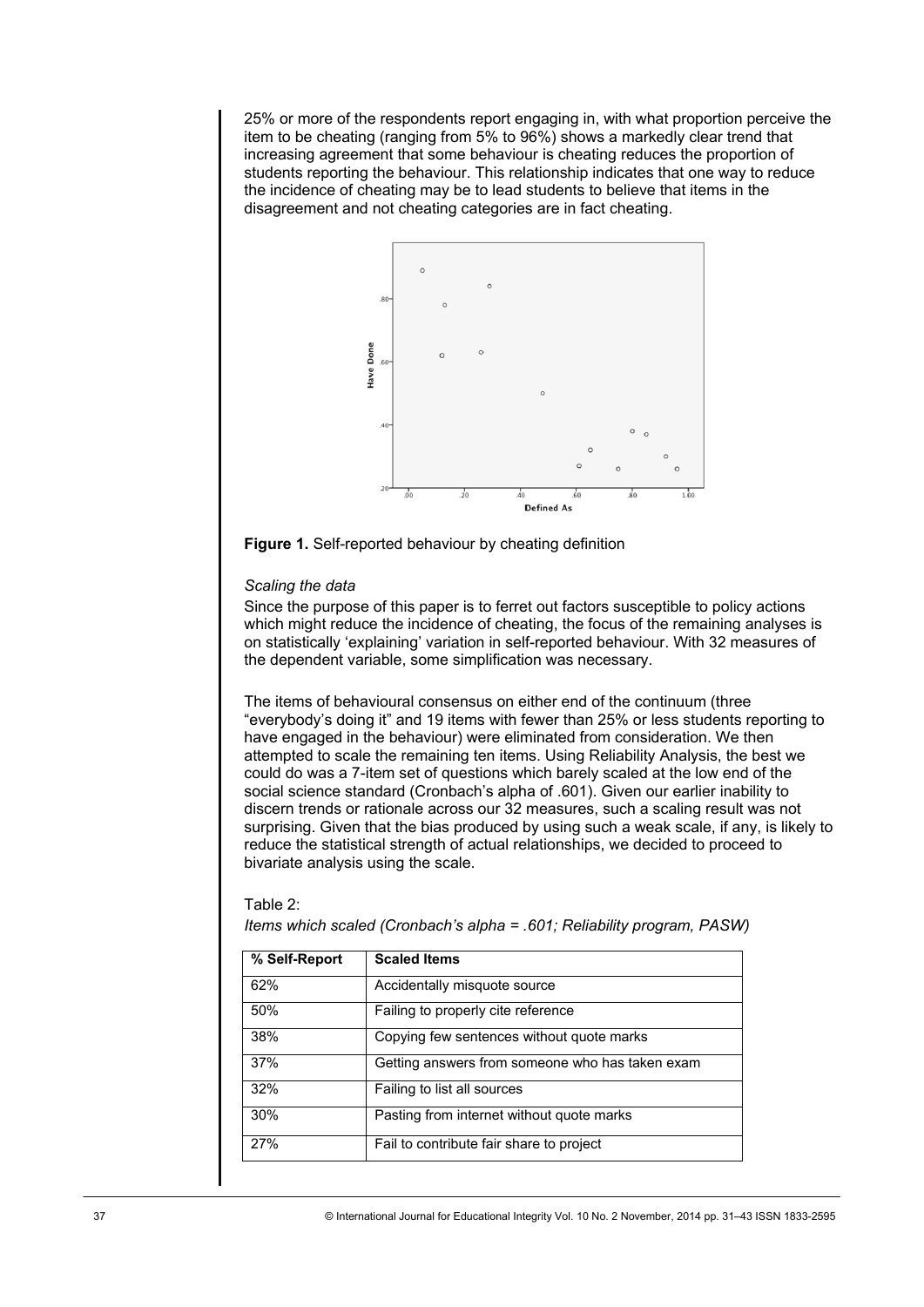The distribution of the self-reported cheating behaviour is shown in Figure 2, with the numbers of the horizontal axis indicating the number of engaged behaviours Respondents in the "no cheating" column reported engaging in none of the behaviours, while those in the "Most cheating" column reported engaging in all seven.



# **Figure 2.** Distribution of self-reported 7-item cheating responses

# *The search for the explanations of cheating*

We were seeking an explanatory model of tendency to cheat which was both powerful (robust adjusted R-squared) and parsimonious (relatively few independent variables). We used bivariate regression analysis to eliminate those variables not statistically significantly related to the cheating scale. Some potentially important variables which did not make the first cut were: required religion courses taken, academic class, feelings of community and fitting in, the deterrence elements of the honour regime such as monitoring and punishment, volunteer work or participation in student organisations, participation in individual sports, and hours of work.

These variables composed an equation submitted to step-wise regression analysis, in which the impact of each independent variable was assessed while simultaneously controlling for all the other variables in the model. Variables which were significant at the bivariate level which disappeared under the statistical controls of the step-wise procedure were: pressure from parents, the efficacy of the honour regime, comfort feelings toward professors, participation in music ensembles and total time spent in extracurricular activities, and gender.

These winnowing processes left us with a set of seven remaining independent variables: friends who cheat, GPA, business major, homework hours, team sports, intramural sports, and awareness of rules and procedures. We compared the beta weights to assess the relative explanatory potency of factors within the model.

Four variables evidenced a substantial explanatory contribution: friends who cheat (Beta=.357), GPA (Beta=-.223), business major (Beta=.153), and homework hours (Beta=-.123), in decreasing order of importance, together explaining 26.8% of the variance. Team sports, awareness of rules, and intramural sports were either not found to be statistically significant or contributing anything substantial to the explanation (R-square), and were not included in the resulting model. Having friends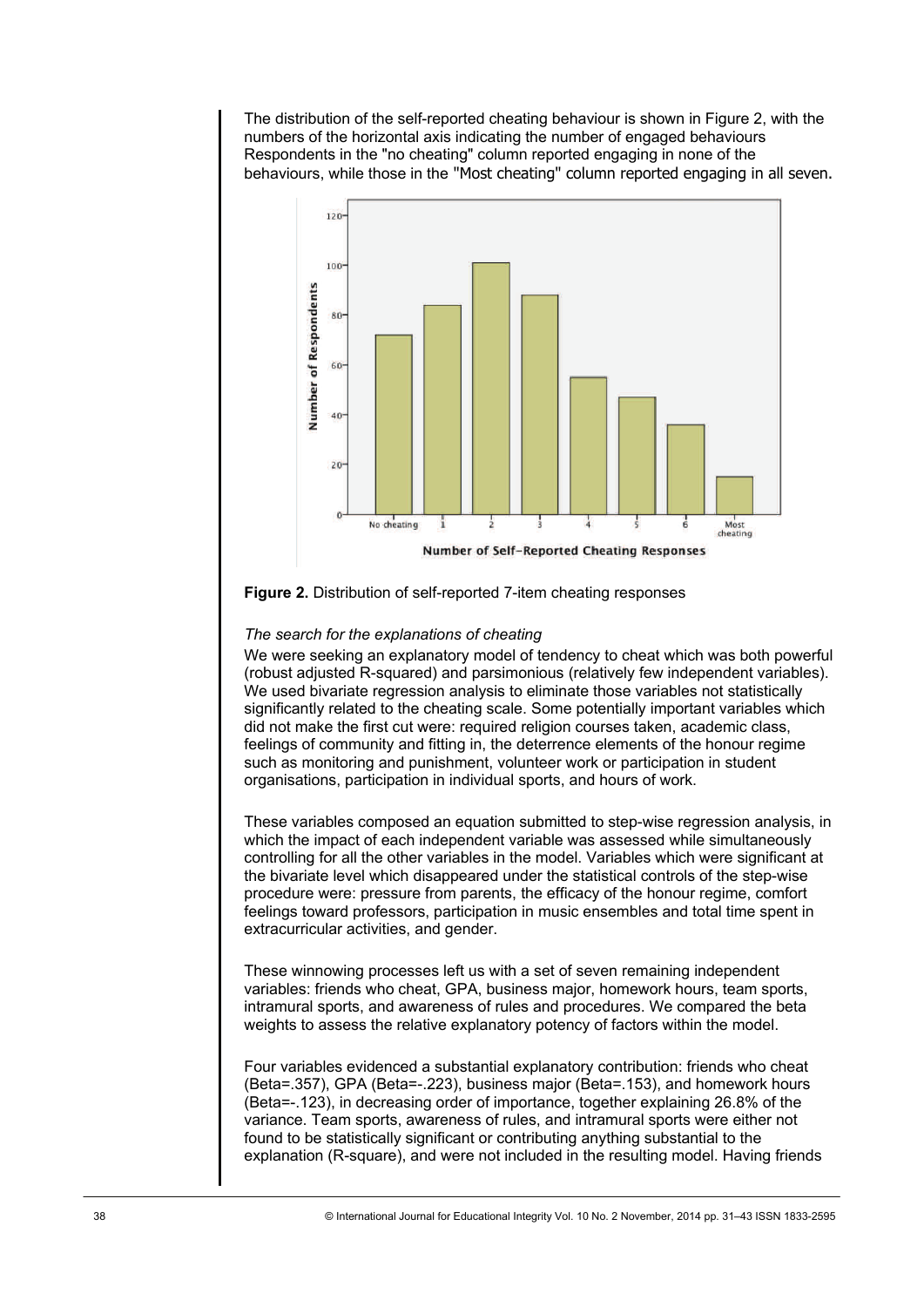who cheat may legitimise the practice in the minds of students, and those with robust GPAs and more diligent in their study habits do not feel the need to cheat, while the great propensity for business majors to cheat is a common study result (Bowers, 1964; Caruana et al., 2000; McCabe et al., 2006; McCabe & Trevino, 1997). That we found Concordia business majors more likely to cheat than the typical student is no surprise. Just why that is true is another question. It is unlikely that our business department is advising students to cut ethical corners - the department sponsors a Center for Business Ethics and Leadership, and is intentional about emphasising ethics throughout the curriculum. It may, however, be that business as a career attracts students who possess less demanding ethical frameworks. Rettinger and Jordan (2005) did find business students to be more grade-oriented in their motivation, as compared to other students who were more learning-oriented. This ethical inexactitude could be reinforced as students are taught the economics of the day where markets are held as sacrosanct. As Michael J. Sandel theorises, if we let markets make most of our choices, our ethical principles whither in disuse (Sandel, 2012). What looks to be clear here is that our Business Department is not fully effective in enhancing the ethical belief systems and behaviours of its majors.

That involvement in sport failed to show significant impact will be disappointing to those who cling to the hoary hope that abiding by the rules of the game imparts life lessons learned. The bivariate results would indicate that if there is any such effect at all, it runs in the opposite direction today, a finding common in the literature (McCabe & Trevino, 1997; Diekhoff et al., 1999). That "awareness of rules" did not show any significant independent effect actually runs counter to the common understanding (McCabe & Trevino 1993, 1997), and calls into question the value of the honour regime at Concordia. As discussed below, however, the College's honour system falls far short of what is typically identified to be an effective honour code.

#### *The impact of contextual and other variables*

We then took a contextualist (see Czudnowski, 1976) tack in our analysis by comparing the step-wise results of different subsamples: gender, the time-draining effects of extracurricular activities and work, and academic class.

Almost without exception, having friends who cheat led the list of explanatory factors in each model. The two exceptions were high number of extracurricular hours and upper class students, and in each of those cases, the friends factor was in a strong second place. The second-place factor for females was GPA, while for males it was homework hours. Since both of those factors indicate a motive for academic performance, the difference between women and men is probably insubstantial. Both levels of working hours (low and high) found friends in first place and business major in third. Similarly, for gender, homework and GPA (low and high respectively) were in second place, a difference unlikely to be substantial. For extracurricular hours, both friends and GPA are contributors, while the low hours group finds business major in second place. Again, the differences do not seem great.

It is with the academic class variable that things get really intriguing. With underclass students (first-year and sophomores), one factor crowds out all the others: friends who cheat (Beta=.446, R-square=19.8%). On the other hand, juniors and seniors have three factors in play: GPA (Beta= -.428), friends (Beta= .311), and business major (Beta=.190), with an R-square of 33.5% of the variance explained. It would seem that as graduation approaches, laggard students realise the importance of a higher GPA and are tempted more to cheat.

It is true that a cross-sectional research design such as ours does not offer a strong test of such developmental hypotheses (increasing concern with grades, increased immersion in the business milieu). However, these hypotheses are plausible, and the evidence points in the expected direction. Most intriguing of all, however, is that all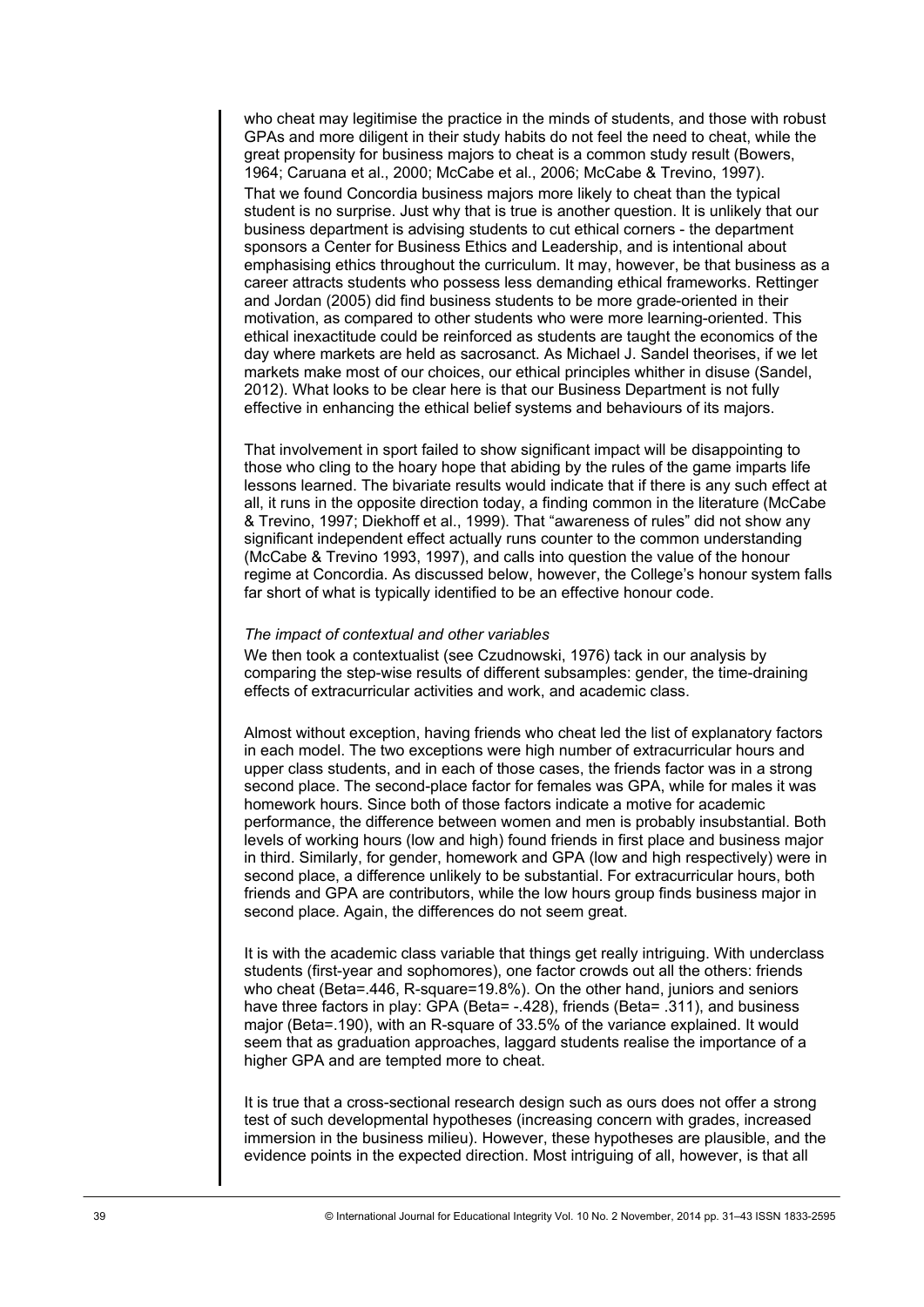these factors are actionable, that creative interventions can be employed at both ends of the academic experience to moderate the impact of friends, grades, and major on the propensity to cheat. For that reason, this academic class distinction may well be among the more important of our substantive findings.

# **Discussion**

The picture that emerges from the data suggests that Concordia's small-college culture (replete with close faculty-student interaction, strong community ethos, and multiple opportunities for social bonding through extracurricular activities) is only partially effective in discouraging academic dishonesty. The impact of Concordia's religion requirement (admittedly a rough measure of religiosity) was insignificant, as were the measures of community (i.e. students' 'fit', perception of community strength, and comfort level with professors). Extracurricular involvement in the form of participation in sports and music programs had insignificant effects on the incidence of cheating, although the broader measure of extracurricular hours had a small and positive impact. Taken together, these findings make Concordia College appear to be largely similar (at least in terms of the effects of its culture on cheating practices) to other sorts of institutions (the larger, and thus more 'impersonal' institutions) from which the college commonly tries to differentiate itself. The small-college culture that is so valued at small church-affiliated institutions like Concordia may enhance campus life in multiple ways, but it would seem that any distinguishing and positive effect on academic integrity practices is largely yet to be realised.

Part of the explanation for this conclusion lies with the findings on friends who cheat. Peer influences are known to be an especially strong correlate of academic dishonesty (Bowers, 1964; Carrell et al., 2008; Etter et al., 2006; McCabe et al., 2006; McCabe et al., 2000; McCabe & Trevino, 1993, 1997). In Concordia's case, the design of the honour regime is conspicuously lacking in characteristics that might work to effectively encourage a moral calculus among students capable of offsetting the perception that peers regularly engage in unethical academic behaviour. Institutional efforts specific to academic dishonesty largely emphasise expectations and sanctions. This is certainly characteristic of academic integrity practices as articulated in the student handbook, as well as in syllabi (where faculty are required to include their own expectations and penalties for dealing with various sorts of violations). Responsibility for policing and adjudicating breaches in conduct is left mainly in the hands of faculty and administrators (other than a token single-student presence on sanction review panels), disregarding any more meaningful role that could potentially be played by students.

By contrast, much has been made in the literature of the impact of honour codes on academic integrity (McCabe & Trevino, 1993, 1997, 2002; McCabe, Trevino, & Butterfield, 2002; Hall & Kuh, 1998), in particular their ability to create "an environment of trust" (McCabe et al., 2000, p. 224) that mitigates against cheating. Key components of successful codes include requiring students to formally pledge their commitment to honest behaviour, but more critically, ensure that students report academic dishonesty when they encounter it, play a meaningful role in the adjudication of disputes and the leveling of sanctions, and enjoy unproctored exams. The goal of such practices is to foster a sense of communal responsibility for academic honesty, by defining integrity as an institutional priority (McCabe & Trevino, 2002).

Creating a shared culture proves easier on small campuses, where communal ties tend to be stronger (McCabe & Trevino, 2002). Given that Concordia already has a strong culture built on religious ties, community values, and service, moving to an honour code system that could work to disrupt peer influences that send the message that 'everybody does it' would likely be easier than on campuses where such strong cultural ties do not exist. In effect, the college would be embracing and extending its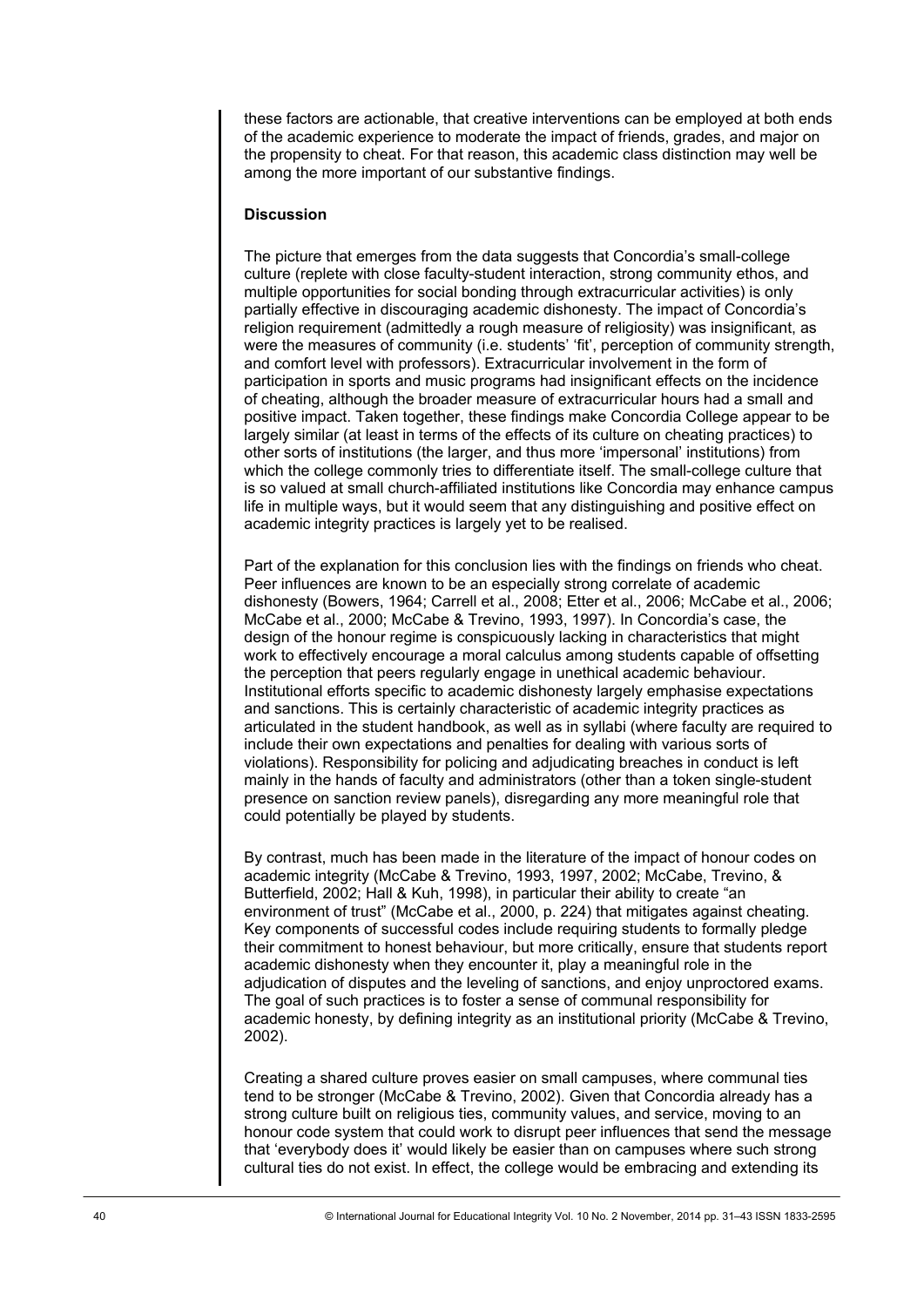cultural values in a way that could help to mitigate academic dishonesty. Concordia would do well to consider such a course of action.

We close with a methodological note. Although the seven items which measured the degree of self-reported cheating barely scaled (alpha of .601), the fact is that the analysis using the scale score to measure the dependent variable turned out to be related in significant and expected ways to the independent variables in the model. These results enhance the construct validity of the scale (the measure empirically correlates with other variables in expected ways). Therefore, at least for this population, the number of the questionnaire items employed in future research could be vastly reduced to these seven items only. Other researchers could determine if this strategy is effective for other populations.

# **References**

- Bowers, W. J. (1964). *Student dishonesty and its control in college*. New York: Bureau of Applied Social Research, Columbia University.
- Brown, B. S., & Choong, P. (2005). An investigation of academic dishonest among business students at public and private United States Universities. *International Journal of Management*, *22*(2), 201-214.
- Carrell, S. E., Malmstrom, F. V., & West, J. E. (2008). Peer effects in academic cheating. *The Journal of Human Resources*, *XLIII*(1), 173-207.
- Caruana, A., Ramaseshan, B., & Ewing, M. T. (2000). The effect of anomie on academic dishonesty among university students. *International Journal of Educational Management*, *14*(1), 23-30.
- Czudnowski, M. M. (1976). *Comparing political behavior.* Beverly Hills, CA: Sage.
- Dawkins, R. L. (2004). Attributes and statuses of college student associated with classroom cheating on a small-sized campus. *College Student Journal*, *38*(1), 116-129.
- Diekhoff, G. M., LaBeff, E. E., Shinohara, K., & Yasukawa, H. (1999). College cheating in Japan and the United States. *Research in Higher Education*, *40*, 343-353.
- Etter, S., Cramer, J. J., & Finn, S. (2006). Origins of academic dishonesty: Ethical Orientations and personality factors associated with attitudes about cheating with information technology. *Journal of Research on Technology in Education*, *39*(2), 133-155.
- Faulkner, J. E., & De Jong, G. F. (1968). A note on religiosity and moral behavior of a sample of college students. *Social Compass*, *15*(37), 37-44.
- Hall, T., & Kuh, G. (1998). Honor among students: Academic integrity and honor codes at state-assisted universities. *Journal of Student Affairs Research and Practice*, *36*(1), 41-57.
- Higbee, J. L., & P. V. Thomas. (2002). Student and faculty perceptions of behaviors that constitute cheating. *NASPA Journal*, *40*(1), 39-52*.*
- Iyer, R., & Eastman, J. K. (2006). Academic dishonesty: Are business students different from other college students? *Journal of Education for Business*, *82*(2), 101-110.
- Klein, H. A., Levenburg, N. M., McKendall, M., & Mothersell, W. (2007). Cheating during the college years: How do business school students compare? *Journal of Business Ethics*, *72*, 197-206
- Knotts, T.L., Lopezz, T. B., & Mesak, H. I. (2000). Ethical judgments of college students: An empirical analysis. *Journal of Education for Business*, *57*(3), 158- 163.
- Lambert, E. G., Hogan, N. L., & Barton, S. (2003). Collegiate academic dishonesty revisited: What have they done, how often have they done it, who does it, and why did they do it? *Electronic Journal of Sociology*, *7*(4), 1-25.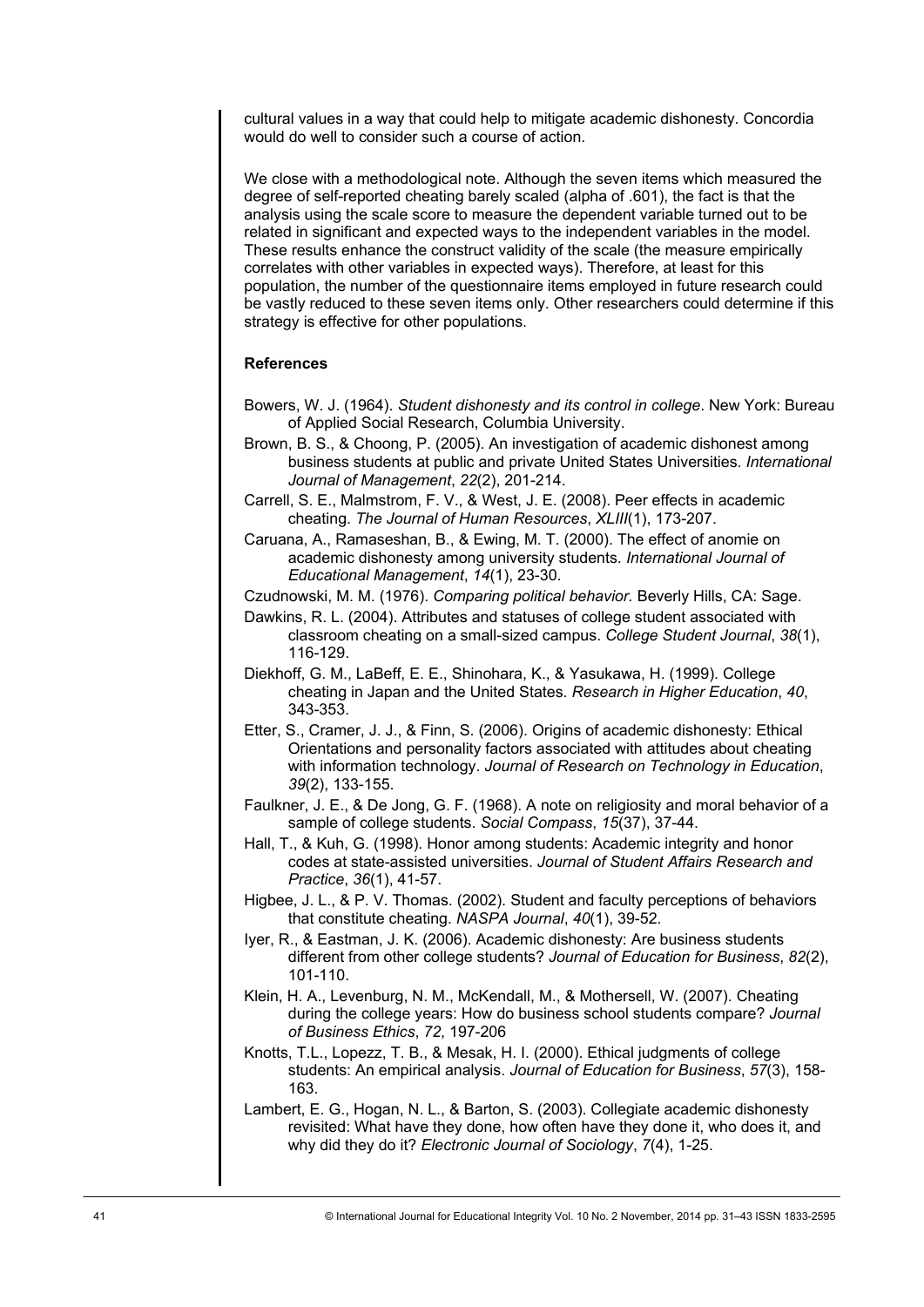- McCabe, D. L., & Bowers, W. J. (1995). The relationship between student cheating and college fraternity or sorority membership. *NASPA Journal*, *12*, 280-290.
- McCabe, D. L., Butterfield, K. D., & Trevino, L. K. (2006). Academic dishonesty in graduate business programs: Prevalence, causes, and proposed action. *Academy of Management Learning and Education*, *5*(3), 294-305.
- McCabe, D. L., & Trevino, L. K. (2002). Honesty and honor codes. *Academe*, *88*(1), 37-41.
- McCabe, D. L., & Trevino, L. K. (1997). Individual and contextual influence on academic dishonesty: A multi-campus investigation. *Research in Higher Education*, *38*, 379-396.
- McCabe, D. L., & Trevino, L. K. (1993). Academic dishonesty: Honor codes and other contextual influences. *Journal of Higher Education*, *64*, 522-538.
- McCabe, D. L., Trevino, L. K., & Butterfield, K. D. (2002). Honor codes and other contextual influences on academic integrity: A replication and extension to modified honor code settings. *Research in Higher Education*, *43*(3), 357-378.
- McCabe, D. L., Trevino, L. K., & Butterfield, K. D. (2000). Cheating in academic institutions: A decade of research. *Ethics and Behavior*, *11*(3), 219-232.
- McNichols, C. W., & Zimmerer, T. W. (1985). Situation ethics: An empirical study of differentiators of student attitudes. *Journal of Business Ethics*, 4, 175-180.
- Michaels, T. W., & Miethe, T. D. (1989). Applying theories of deviance to academic cheating. *Social Science Quarterly*, *70*, 870-885.
- Murphy, J. (2002). Getting away with it. *Tiger-Weekly*, *205*(1), 15A.
- Pulvers, K., & Diekhoff, G. M. (1999). The relationship between academic dishonesty and college classroom environment. *Research in Higher Education*, *40*(4), 487- 498.
- Rettinger, D. A., & Jordan, A. E. (2005). The relations among religion, motivation, and college cheating: A natural experiment. *Ethics and Behavior*, *25*(2), 107-129.
- Sandel, M. J. (2012). *What money can't buy: The moral limits of markets.* New York: Farrar, Straus, and Giroux.
- Smith, C., Ryan, E., & Digging, D. (1972). Moral decision making: Cheating on examinations. *Journal of Personality*, *40*, 640-660.
- Storch, E. A., & Storch, J. B. (2002). Fraternities, sororities, and academic dishonesty. *College Student Journal*, *36*(2), 247.
- Sutton, M., & Huba, M. (1995). Undergraduate student perception of academic dishonesty as a function of ethicity and religious participation. *NASPA Journal*, *33*, 19-34.
- Tibbets, S. G. (1998). Differences between criminal justice majors and non-criminal justice majors in determinants of test cheating intentions: A research note. *Journal of Criminal Justice Education*, *9*, 81-94.
- Voert, M., Felling, A., & Peters, J. (1994). The effect on self-interest morality. *Review of Religious Research*, *35*(4), 302-323.
- Whitley, B. E. (2001). Gender differences in affective responses to having cheated: The mediating role of attitudes. *Ethics and Behavior*, *11*, 249-259.
- Wilhelm, J. W. (2004). Determinants of moral reasoning: Academic factors, gender, richness-of-life experiences, and religious preferences. *Delta Pi Epsilon Journal*, *46*(2), 105-123.

# **About the authors**

Michael Bath, PhD is Professor and Chair of the Political Science Department at Concordia College in Moorhead, Minnesota. His teaching and research interests encompass a range of topics in American politics, most notably think tanks and clean election reforms.